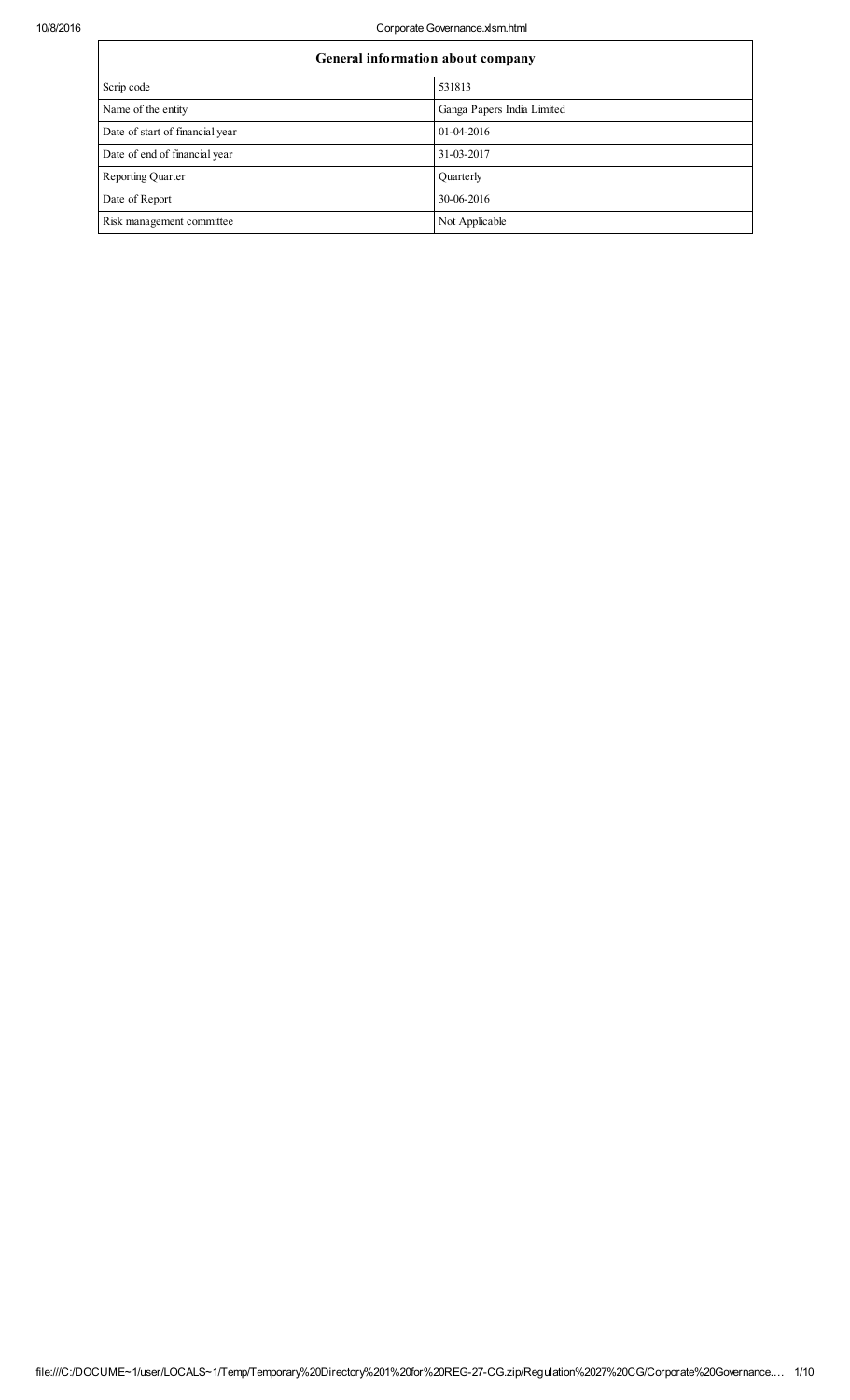|                         | <b>Annexure I</b>    |                                                   |            |            |                                                       |                            |                                 |                                                                                      |                      |                                            |                                                                                      |                                                                                                          |                                                                                                                                                 |       |
|-------------------------|----------------------|---------------------------------------------------|------------|------------|-------------------------------------------------------|----------------------------|---------------------------------|--------------------------------------------------------------------------------------|----------------------|--------------------------------------------|--------------------------------------------------------------------------------------|----------------------------------------------------------------------------------------------------------|-------------------------------------------------------------------------------------------------------------------------------------------------|-------|
|                         |                      |                                                   |            |            |                                                       |                            |                                 | Annexure I to be submitted by listed entity on quarterly basis                       |                      |                                            |                                                                                      |                                                                                                          |                                                                                                                                                 |       |
|                         |                      |                                                   |            |            |                                                       |                            |                                 | I. Composition of Board of Directors                                                 |                      |                                            |                                                                                      |                                                                                                          |                                                                                                                                                 |       |
|                         |                      |                                                   |            |            |                                                       |                            |                                 | Disclosure of notes on composition of board of directors explanatory                 |                      |                                            |                                                                                      |                                                                                                          |                                                                                                                                                 |       |
|                         |                      |                                                   |            |            |                                                       |                            |                                 | Is there any change in composition of board of directors compare to previous quarter |                      |                                            |                                                                                      |                                                                                                          |                                                                                                                                                 |       |
| <b>Sr</b>               | Title<br>(Mr)<br>Ms) | Name of the<br>Director                           | PAN        | <b>DIN</b> | Category 1<br>of directors                            | Category 2<br>of directors | Category<br>$3$ of<br>directors | Date of<br>appointment<br>in the<br>current term                                     | Date of<br>cessation | Tenure<br>of<br>director<br>(in<br>months) | No of<br>Directorship<br>in listed<br>entities<br>including<br>this listed<br>entity | Number of<br>membership s<br>in Audit/<br>Stakeholder<br>Committee(s)<br>including this<br>listed entity | No of post<br>of<br>Chairperson<br>in Audit/<br>Stakeholder<br>Committee<br>held in<br>listed<br>entities<br>including<br>this listed<br>entity | Notes |
| $\mathbf{1}$            | Mr                   | AMIT<br><b>CHAUDHARY</b>                          | AEFPC7078H | 00080093   | Non-<br>Executive -<br>Non<br>Independent<br>Director | Not<br>Applicable          |                                 | 29-09-2007                                                                           |                      |                                            | 1                                                                                    | 3                                                                                                        | 1                                                                                                                                               |       |
| $\overline{c}$          | Mr                   | <b>RAMESH</b><br><b>KUMAR</b><br><b>CHAUDHARY</b> | ABUPC0905H | 00080136   | Non-<br>Executive -<br>Non<br>Independent<br>Director | Chairperson                |                                 | 26-10-2006                                                                           |                      |                                            | 1                                                                                    | $\mathbf{0}$                                                                                             | $\mathbf{0}$                                                                                                                                    |       |
| $\overline{\mathbf{3}}$ | Mrs                  | <b>SADHANA</b><br><b>KANORIA</b>                  | ALWPK2231J | 00084309   | Non-<br>Executive -<br>Non<br>Independent<br>Director | Not<br>Applicable          |                                 | 30-09-2015                                                                           |                      |                                            | 1                                                                                    | $\mathbf{0}$                                                                                             | $\mathbf{0}$                                                                                                                                    |       |
| $\overline{4}$          | Mr                   | <b>SANDEEP</b><br><b>KANORIA</b>                  | ABXPK3877H | 00084506   | Executive<br>Director                                 | Not<br>Applicable          | MD                              | 08-06-2012                                                                           |                      |                                            | $\mathbf{1}$                                                                         | $\mathbf{0}$                                                                                             | $\mathbf{0}$                                                                                                                                    |       |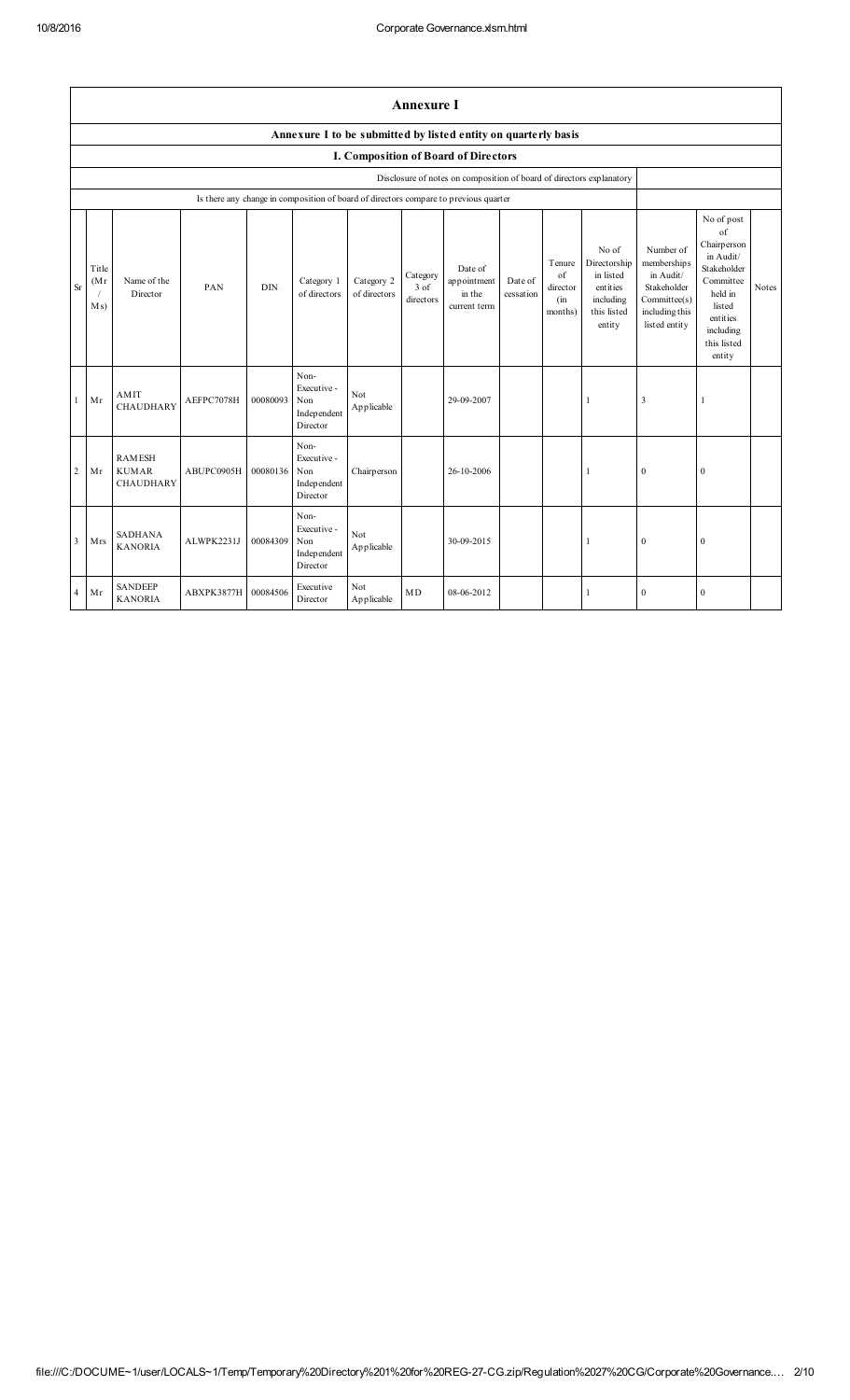|           | <b>Annexure I</b>    |                                                    |            |            |                                                 |                               |                               |                                                                |                      |                                            |                                                                                      |                                                                                                         |                                                                                                                                                 |       |
|-----------|----------------------|----------------------------------------------------|------------|------------|-------------------------------------------------|-------------------------------|-------------------------------|----------------------------------------------------------------|----------------------|--------------------------------------------|--------------------------------------------------------------------------------------|---------------------------------------------------------------------------------------------------------|-------------------------------------------------------------------------------------------------------------------------------------------------|-------|
|           |                      |                                                    |            |            |                                                 |                               |                               | Annexure I to be submitted by listed entity on quarterly basis |                      |                                            |                                                                                      |                                                                                                         |                                                                                                                                                 |       |
|           |                      |                                                    |            |            |                                                 |                               |                               | I. Composition of Board of Directors                           |                      |                                            |                                                                                      |                                                                                                         |                                                                                                                                                 |       |
| <b>Sr</b> | Title<br>(Mr)<br>Ms) | Name of the<br>Director                            | PAN        | <b>DIN</b> | Category 1<br>of directors                      | Category 2<br>of<br>directors | Category<br>3 of<br>directors | Date of<br>appointment<br>in the<br>current term               | Date of<br>cessation | Tenure<br>of<br>director<br>(in<br>months) | No of<br>Directorship<br>in listed<br>entities<br>including<br>this listed<br>entity | Number of<br>memberships<br>in Audit/<br>Stakeholder<br>Committee(s)<br>including this<br>listed entity | No of post<br>of<br>Chairperson<br>in Audit/<br>Stakeholder<br>Committee<br>held in<br>listed<br>entities<br>including<br>this listed<br>entity | Notes |
| 5         | Mr                   | <b>SANJEEV</b><br><b>MURARILAL</b><br><b>JALAN</b> | ABEPJ9367J | 00135055   | Non-<br>Executive -<br>Indep endent<br>Director | Not<br>Applicable             |                               | 30-09-2014                                                     |                      | 5                                          | 1                                                                                    | $\overline{2}$                                                                                          | $\overline{2}$                                                                                                                                  |       |
| 6         | Mr                   | <b>SHARWAN</b><br><b>KUMAR</b><br><b>KANODIA</b>   | AGHPK8094R | 01176796   | Non-<br>Executive -<br>Indep endent<br>Director | Not<br>Applicable             |                               | 30-09-2014                                                     |                      | 5                                          | 1                                                                                    | 3                                                                                                       | $\mathbf{0}$                                                                                                                                    |       |
| 7         | Mr                   | <b>ANJANI</b><br><b>KUMAR</b><br><b>AGRAWAL</b>    | AJYPA7886R | 06652354   | Non-<br>Executive -<br>Indep endent<br>Director | Not<br>Applicable             |                               | 30-09-2014                                                     |                      | 5                                          | -1                                                                                   | $\mathbf{0}$                                                                                            | $\mathbf{0}$                                                                                                                                    |       |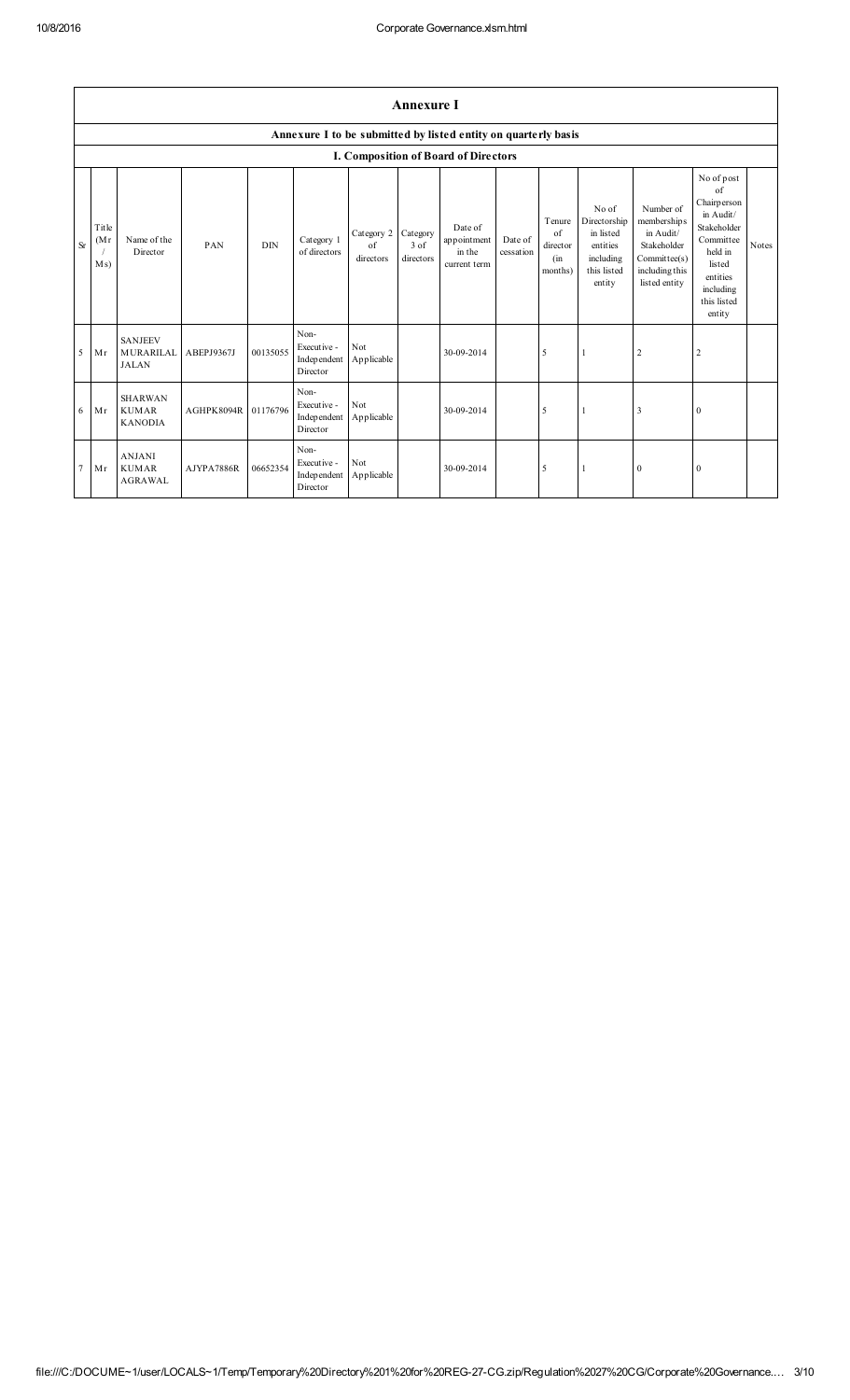|                                                              | <b>Annexure 1</b>                        |                                          |                                                                              |                            |                            |  |  |  |  |
|--------------------------------------------------------------|------------------------------------------|------------------------------------------|------------------------------------------------------------------------------|----------------------------|----------------------------|--|--|--|--|
|                                                              | <b>II. Composition of Committees</b>     |                                          |                                                                              |                            |                            |  |  |  |  |
| Disclosure of notes on composition of committees explanatory |                                          |                                          |                                                                              |                            |                            |  |  |  |  |
|                                                              |                                          |                                          | Is there any change in composition of committees compare to previous quarter |                            |                            |  |  |  |  |
| Sr                                                           | Name Of Committee                        | Name of Committee<br>members             | Category 1 of directors                                                      | Category 2 of<br>directors | Name of other<br>committee |  |  |  |  |
| 1                                                            | Audit Committee                          | <b>SANJEEV MURARILAL</b><br><b>JALAN</b> | Non-Executive - Independent<br>Director                                      | Chairperson                |                            |  |  |  |  |
| $\overline{2}$                                               | Audit Committee                          | <b>AMIT CHAUDHARY</b>                    | Non-Executive - Non<br><b>Independent Director</b>                           | Member                     |                            |  |  |  |  |
| 3                                                            | Audit Committee                          | <b>SHARWAN KANODIA</b>                   | Non-Executive - Independent<br>Director                                      | Member                     |                            |  |  |  |  |
| $\overline{4}$                                               | Nomination and remuneration<br>committee | <b>SANJEEV MURARILAL</b><br><b>JALAN</b> | Non-Executive - Independent<br>Director                                      | Chairperson                |                            |  |  |  |  |
| 5                                                            | Nomination and remuneration<br>committee | <b>AMIT CHAUDHARY</b>                    | Non-Executive - Non<br><b>Independent Director</b>                           | Member                     |                            |  |  |  |  |
| 6                                                            | Nomination and remuneration<br>committee | <b>SHARWAN KANODIA</b>                   | Non-Executive - Independent<br>Director                                      | Member                     |                            |  |  |  |  |
| $\overline{7}$                                               | Stakeholders Relationship<br>Committee   | <b>AMIT CHAUDHARY</b>                    | Non-Executive - Non<br>Independent Director                                  | Chairperson                |                            |  |  |  |  |
| 8                                                            | Stakeholders Relationship<br>Committee   | <b>SHARWAN KANODIA</b>                   | Member                                                                       |                            |                            |  |  |  |  |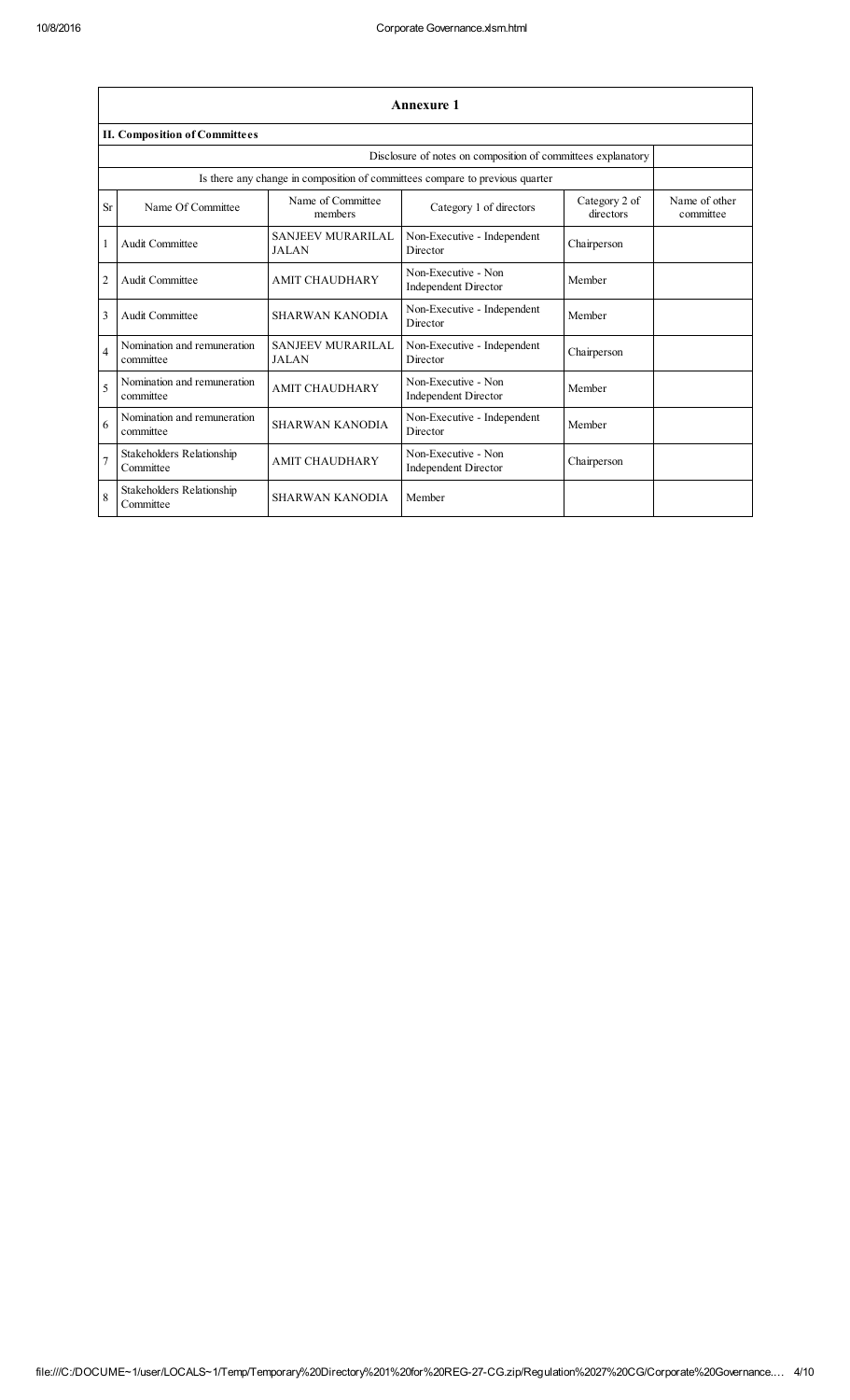|                | <b>Annexure 1</b>                                                |                                                         |                                                                |  |  |  |  |  |
|----------------|------------------------------------------------------------------|---------------------------------------------------------|----------------------------------------------------------------|--|--|--|--|--|
|                | Annexure 1                                                       |                                                         |                                                                |  |  |  |  |  |
|                | III. Meeting of Board of Directors                               |                                                         |                                                                |  |  |  |  |  |
|                | Disclosure of notes on meeting of board of directors explanatory |                                                         |                                                                |  |  |  |  |  |
| <b>Sr</b>      | $Date(s)$ of meeting (if any) in the<br>previous quarter         | $Date(s)$ of meeting (if any) in the<br>current quarter | Maximum gap between any two consecutive (in<br>number of days) |  |  |  |  |  |
|                | 09-02-2016                                                       |                                                         |                                                                |  |  |  |  |  |
| $\overline{c}$ |                                                                  | 30-05-2016                                              | 110                                                            |  |  |  |  |  |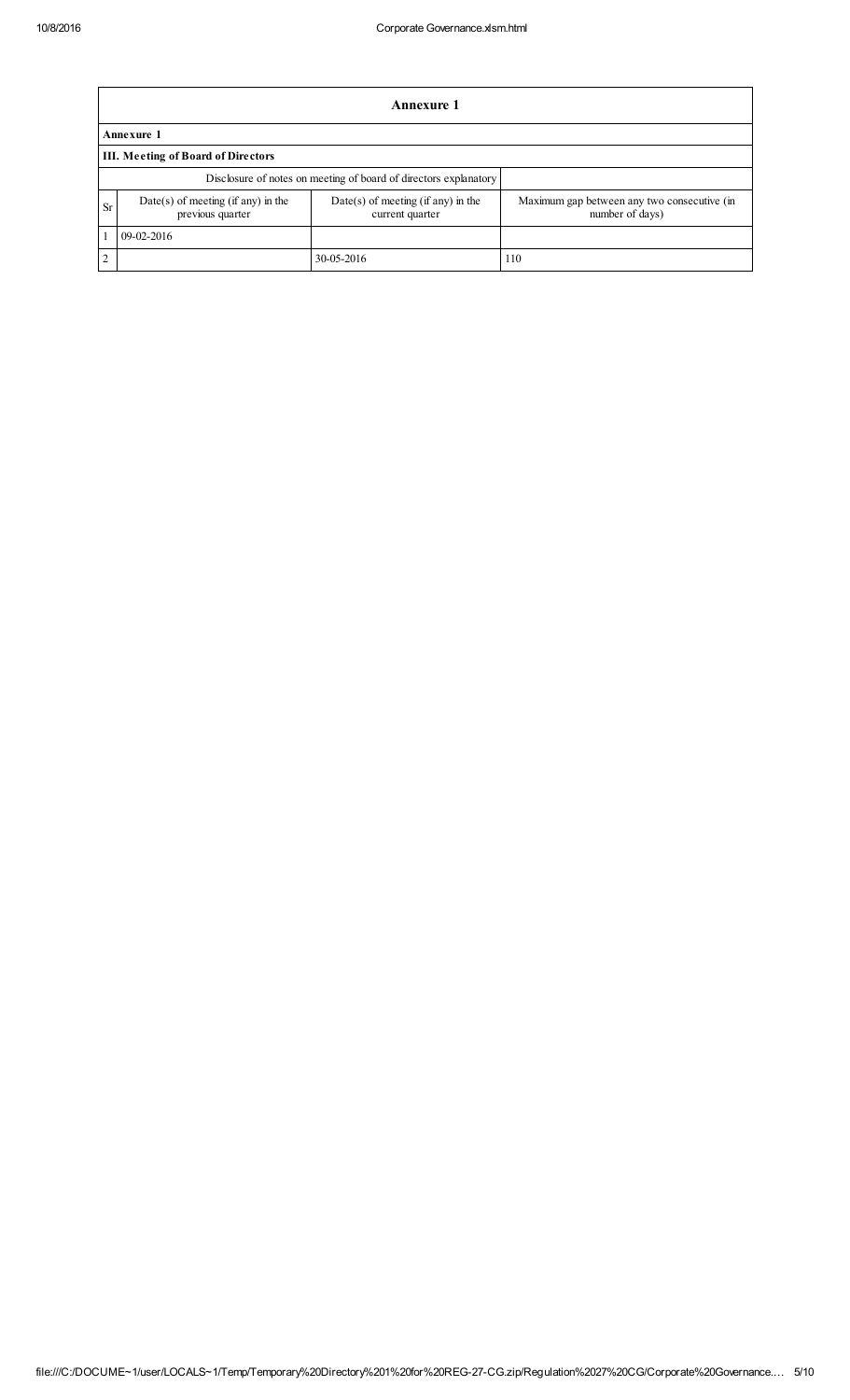|           | <b>Annexure 1</b>                                        |                                                                     |                                                     |                                                           |                                                                     |                                                                            |  |  |
|-----------|----------------------------------------------------------|---------------------------------------------------------------------|-----------------------------------------------------|-----------------------------------------------------------|---------------------------------------------------------------------|----------------------------------------------------------------------------|--|--|
|           |                                                          | <b>IV. Meeting of Committees</b>                                    |                                                     |                                                           |                                                                     |                                                                            |  |  |
|           | Disclosure of notes on meeting of committees explanatory |                                                                     |                                                     |                                                           |                                                                     |                                                                            |  |  |
| <b>Sr</b> | Name of<br>Committee                                     | $Date(s)$ of meeting of<br>the committee in the<br>relevant quarter | Whether<br>requirement of<br>Ouorum met<br>(Yes/No) | Requirement of<br>Ouorum met<br>(details)                 | $Date(s)$ of meeting of<br>the committee in the<br>previous quarter | Maximum gap between any<br>two consecutive meetings (in<br>number of days) |  |  |
|           | Audit<br>Committee                                       | 30-05-2016                                                          | Yes                                                 | All members of the<br>committee present in<br>the meeting | 09-02-2016                                                          | 110                                                                        |  |  |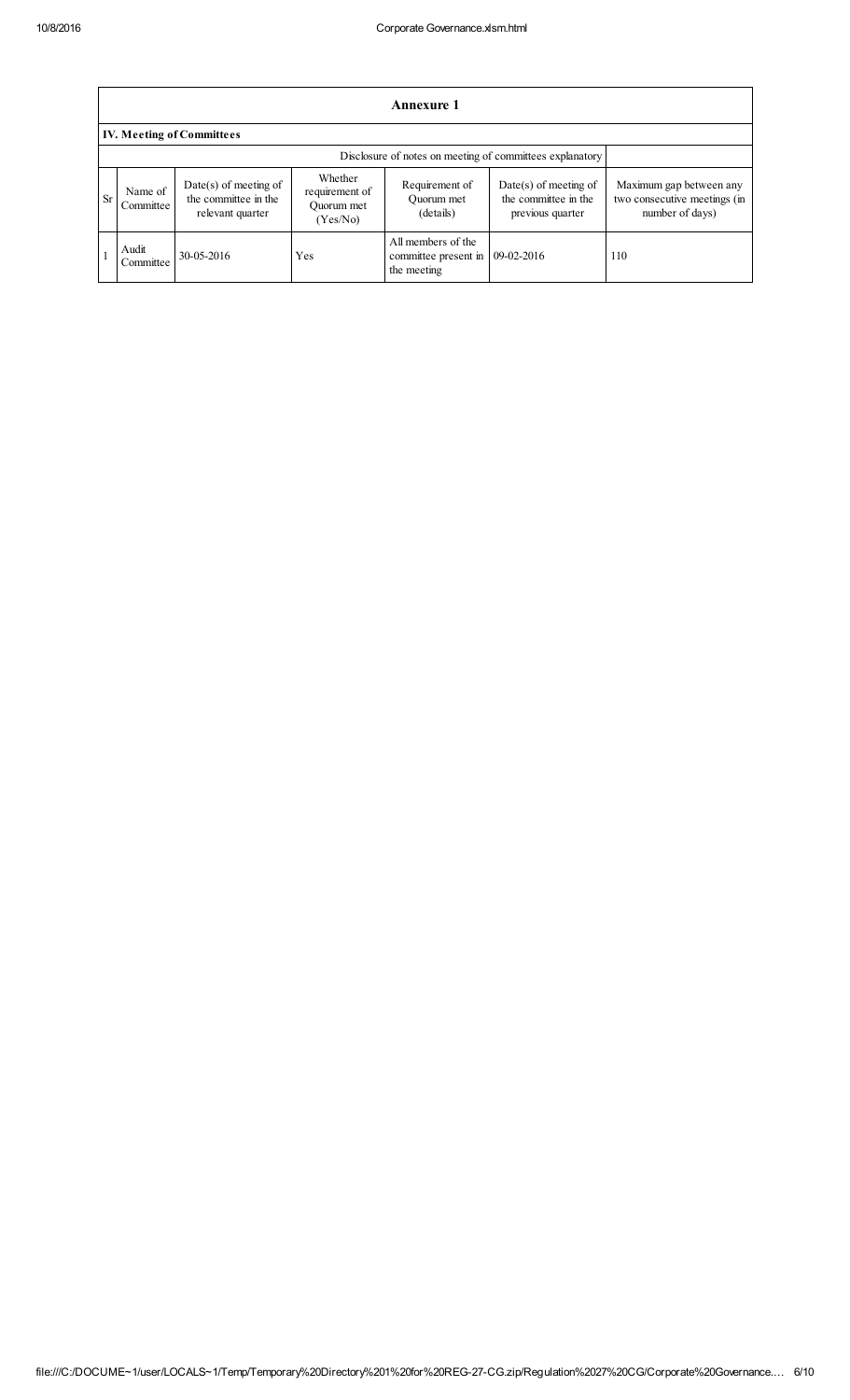|                | Annexure 1                                                                                                |                                  |                                                                    |  |  |  |  |
|----------------|-----------------------------------------------------------------------------------------------------------|----------------------------------|--------------------------------------------------------------------|--|--|--|--|
|                | V. Related Party Transactions                                                                             |                                  |                                                                    |  |  |  |  |
|                | Subject                                                                                                   | Compliance status<br>(Yes/No/NA) | If status is "No" details of non-<br>compliance may be given here. |  |  |  |  |
|                | Whether prior approval of audit committee obtained                                                        | NA                               |                                                                    |  |  |  |  |
| $\overline{2}$ | Whether shareholder approval obtained for material RPT                                                    | NA                               |                                                                    |  |  |  |  |
| $\mathcal{R}$  | Whether details of RPT entered into pursuant to omnibus approval have<br>been reviewed by Audit Committee | NA                               |                                                                    |  |  |  |  |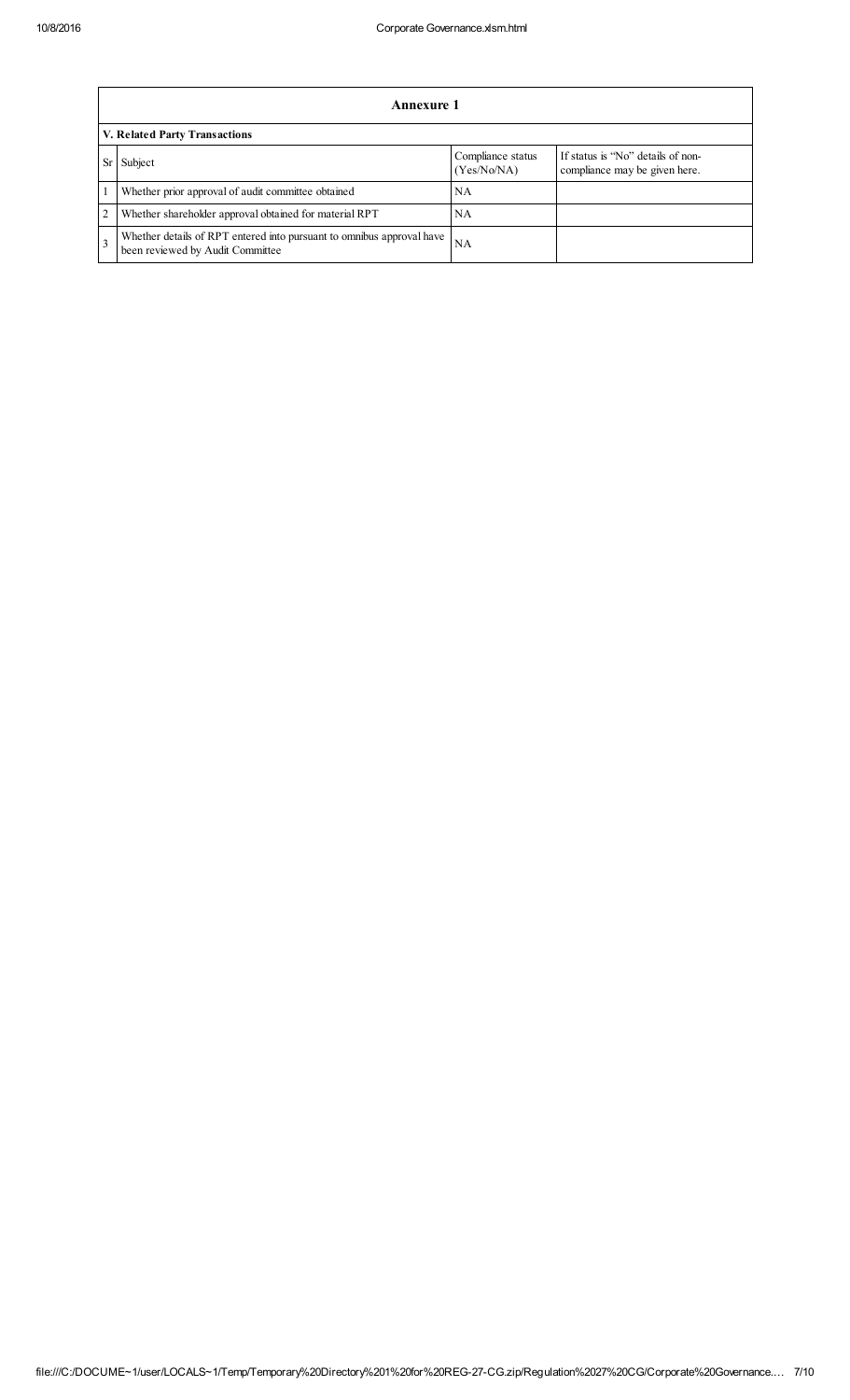|                | <b>Annexure 1</b>                                                                                                                                                                                               |                               |  |  |  |  |  |
|----------------|-----------------------------------------------------------------------------------------------------------------------------------------------------------------------------------------------------------------|-------------------------------|--|--|--|--|--|
|                | <b>VI. Affirmations</b>                                                                                                                                                                                         |                               |  |  |  |  |  |
| Sr             | Subject                                                                                                                                                                                                         | Compliance<br>status (Yes/No) |  |  |  |  |  |
|                | The composition of Board of Directors is in terms of SEBI (Listing obligations and disclosure requirements) Regulations,<br>2015                                                                                | Yes                           |  |  |  |  |  |
| $\overline{2}$ | The composition of the following committees is in terms of SEBI(Listing obligations and disclosure requirements)<br>Regulations, 2015 a. Audit Committee                                                        | Yes                           |  |  |  |  |  |
| 3              | The composition of the following committees is in terms of SEBI(Listing obligations and disclosure requirements)<br>Regulations, 2015. b. Nomination & remuneration committee                                   | Yes                           |  |  |  |  |  |
| $\overline{4}$ | The composition of the following committees is in terms of SEBI(Listing obligations and disclosure requirements)<br>Regulations, 2015. c. Stakeholders relationship committee                                   | Yes                           |  |  |  |  |  |
| 5              | The composition of the following committees is in terms of SEBI(Listing obligations and disclosure requirements)<br>Regulations, 2015. d. Risk management committee (applicable to the top 100 listed entities) | <b>NA</b>                     |  |  |  |  |  |
| 6              | The committee members have been made aware of their powers, role and responsibilities as specified in SEBI (Listing<br>obligations and disclosure requirements) Regulations, 2015.                              | Yes                           |  |  |  |  |  |
| $\overline{7}$ | The meetings of the board of directors and the above committees have been conducted in the manner as specified in<br>SEBI (Listing obligations and disclosure requirements) Regulations, 2015.                  | Yes                           |  |  |  |  |  |
| 8              | This report and/or the report submitted in the previous quarter has been placed before Board of Directors.                                                                                                      | Yes                           |  |  |  |  |  |